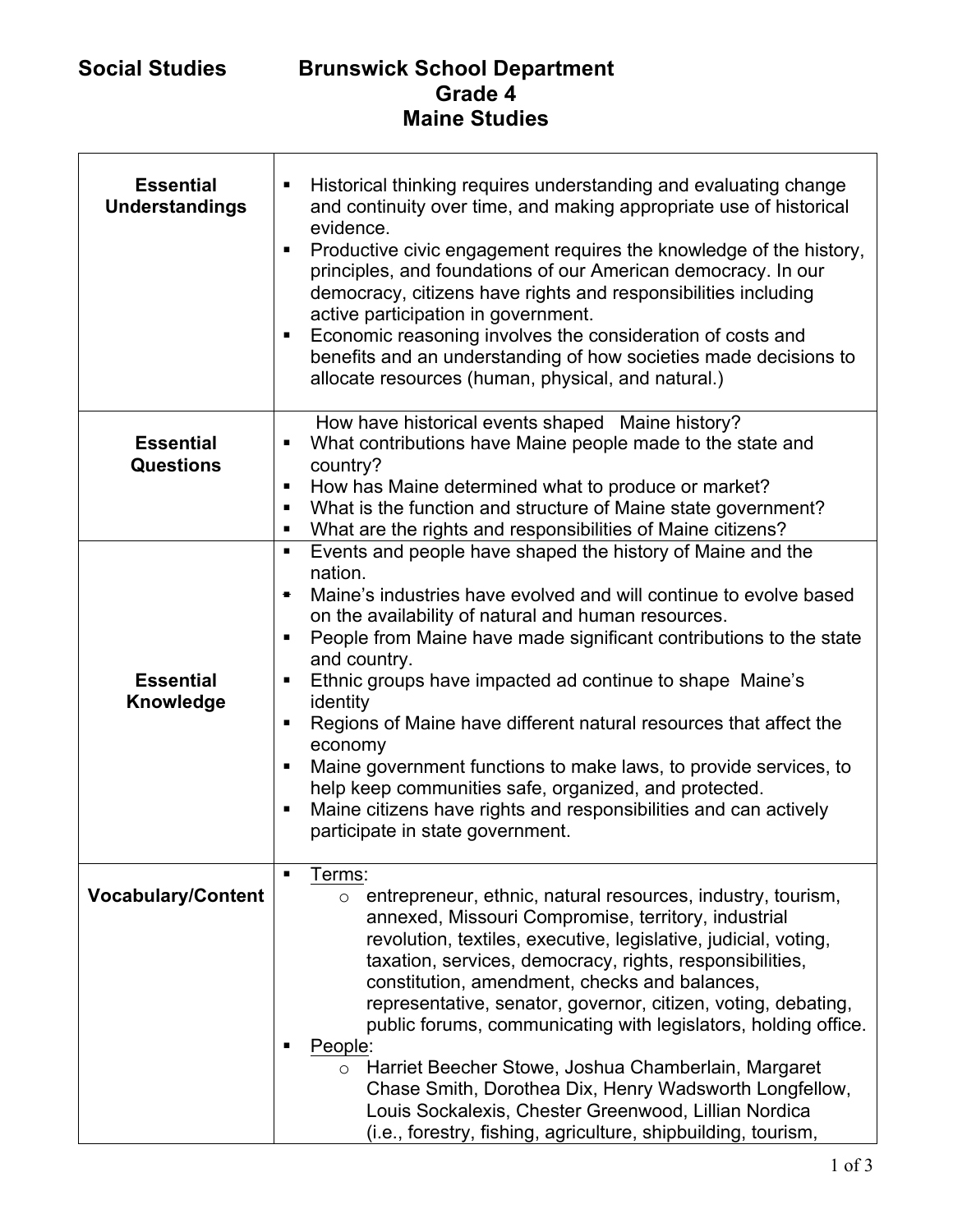|                       | טטוווט טנעשוט                                                                                                                      |
|-----------------------|------------------------------------------------------------------------------------------------------------------------------------|
|                       | paper. etc.) Popham Colony, Augusta, Portland, York,<br><b>Bangor</b>                                                              |
|                       | . Native Americans, English and French Somali,                                                                                     |
|                       |                                                                                                                                    |
| <b>Essential</b>      | Explain how Maine settlement and movement relate to the<br>п<br>locations and use of various natural resources.                    |
| <b>Skills</b>         | Identify the three branches of government and describe their                                                                       |
|                       | functions.                                                                                                                         |
|                       | Explain some rights and responsibilities of Maine citizens.<br>п                                                                   |
|                       |                                                                                                                                    |
|                       | <b>Social Studies</b><br>A Application of Social Studies Processes, Knowledge, and Skills                                          |
|                       | A 1. g Distinguish between facts and opinions/interpretations in                                                                   |
|                       | sources                                                                                                                            |
|                       | A 2.a Contribute equitably to collaborative discussions, examine                                                                   |
|                       | alternative ideas, and work cooperatively to share ideas and                                                                       |
| <b>Related</b>        | individually and collaboratively develop a decision or plan                                                                        |
| <b>Maine Learning</b> | <b>B. Civics and Government</b>                                                                                                    |
| <b>Results</b>        | B 1a. Explain that the study of government includes how                                                                            |
|                       | governments are organized and how citizens partricipate.<br>B1 b Explain and provide examples of democratic ideals and             |
|                       | constitutional principles to include the rule of law, legitimate                                                                   |
|                       | power and common good                                                                                                              |
|                       | C. Economics                                                                                                                       |
|                       | C1a Explain that economics includes the study of scarcity which                                                                    |
|                       | leads to economic choices about what goods and services will be                                                                    |
|                       | produced, how they will be distributed, and for whom they will be                                                                  |
|                       | produced.                                                                                                                          |
|                       | C 2 a. Describe economic similarities and differences within the                                                                   |
|                       | community, Maine, and the United States                                                                                            |
|                       | C 2.b Identify economic processes, economic institutions, and<br>economic influences related to Maine Native Americans and various |
|                       | cultures in the United States and the world.                                                                                       |
|                       | E. History                                                                                                                         |
|                       | E1.a Explain that history includes the study of past human                                                                         |
|                       | experience based on available evidence from a variety of sources                                                                   |
|                       | E1.b Identify various major historical eras, major enduring themes                                                                 |
|                       | turning points, events, consequences, persons, and timeframes                                                                      |
|                       | in the history of the community, Maine, and the United States.                                                                     |
|                       | E1.c Trace and explain how the history of deomcratice peinciples                                                                   |
|                       | is preserved in historic symbols, monuments, and traditios important in                                                            |
|                       | the community, Maine and the United States                                                                                         |
|                       | E 2. a Describe examples in the history of the United States of<br>diverse and shared values and traditions                        |
|                       | E 2b Describe various cultural traditions and contributions of                                                                     |
|                       | Maine Native Americans and various historical and recent immigrant                                                                 |
|                       | groups in the community, Maine, and the United States.                                                                             |